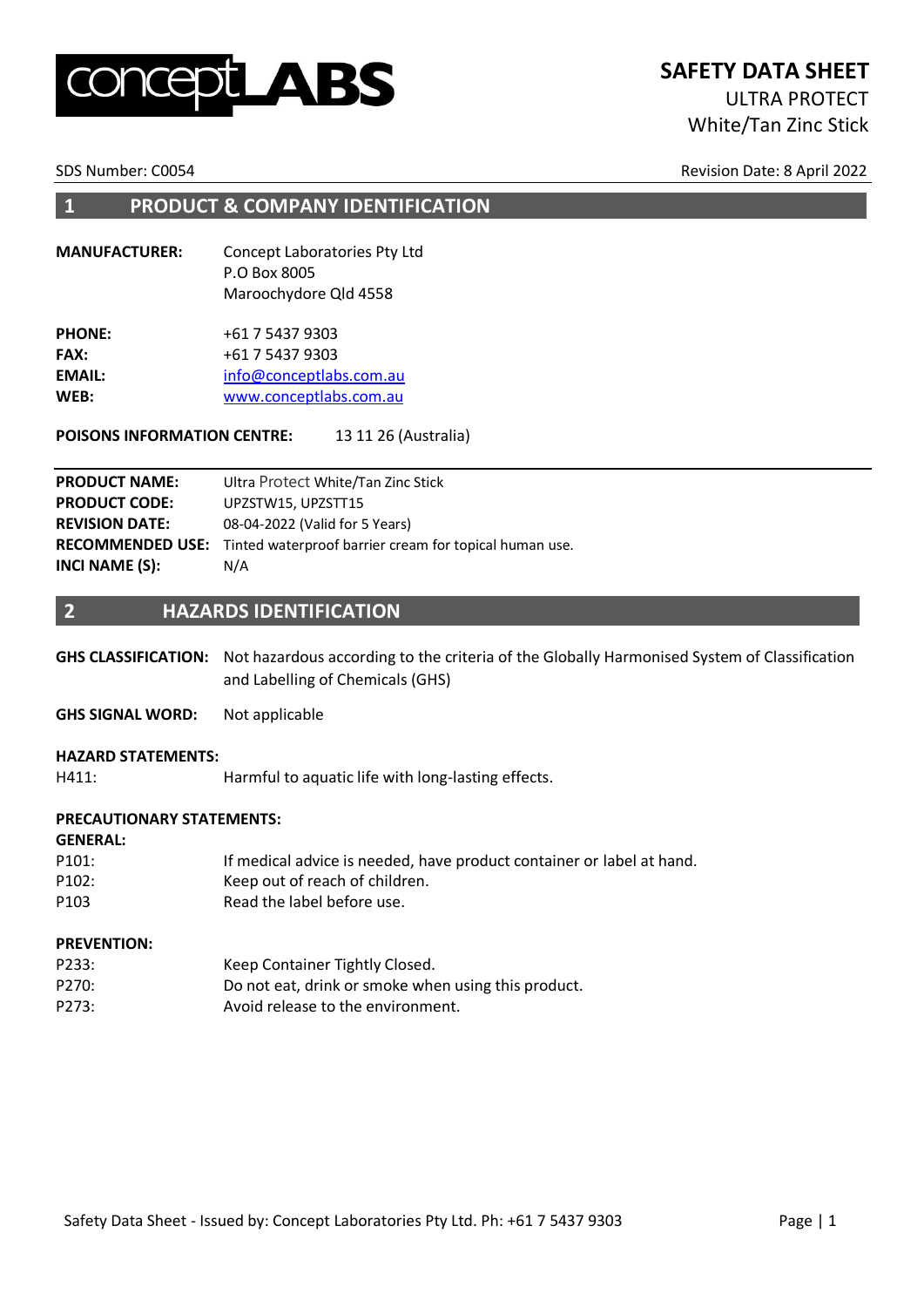

SDS Number: C0054 Revision Date: 8 April 2022

| <b>RESPONSE:</b> |                                                                                                                                     |
|------------------|-------------------------------------------------------------------------------------------------------------------------------------|
| P305+P351+P338   | IF IN EYES: Rinse cautiously with water for several minutes. Remove contact lenses if present<br>and easy to do - continue rinsing. |
| P332             | If irritation or skin sensitisation develops, discontinue use. If irritation or skin sensitisation<br>persists, consult a doctor.   |
| Inhalation:      | No adverse effect known.                                                                                                            |
| P301+330+331:    | IF SWALLOWED: Rinse Mouth. DO NOT induce vomiting.                                                                                  |
| Ingestion:       | Drink water. Seek medical advice. Contact the Poisons Information Centre on 13 11 26                                                |
| <b>STORGAE:</b>  |                                                                                                                                     |
| P410 + P411:     | Protect from Sunlight. Store at temperatures not exceeding 30°C.                                                                    |
| <b>DISPOSAL:</b> |                                                                                                                                     |
| P501:            | Dispose of contents/container to landfill. Do not dispose into stormwater or waterways.                                             |

### **3 COMPOSITION/INFORMATION ON INGREDIENTS**

| <b>INGREDIENTS:</b>      | CAS#       | CONC%    |
|--------------------------|------------|----------|
| Zinc Oxide               | 1314-13-2  | 15-30%   |
| Silica dimethyl silylate | 68611-44-9 | $3 - 5%$ |
| <b>EXCIPIENTS</b>        |            | To 100%  |
|                          |            |          |

#### **4 FIRST AID MEASURES**

| <b>INHALATION:</b>      | Not normally required, no adverse affect known.                                                                                         |
|-------------------------|-----------------------------------------------------------------------------------------------------------------------------------------|
| <b>SKIN CONTACT:</b>    | Not normally required, if so, rinse skin or shower with water. Discontinue use. Seek medical<br>attention.                              |
| <b>EYE CONTACT:</b>     | Rinse cautiously with water for 15 minutes. Remove contact lenses, if present and easy to<br>do. Continue rinsing. Seek medical advice. |
| <b>INGESTION:</b>       | Always seek medical attention when product is swallowed or when symptoms are significant<br>or persistent.                              |
| <b>ADDITIONAL INFO:</b> | No aggravated medical conditions known, caused by exposure to this product.                                                             |
|                         |                                                                                                                                         |

#### **5 FIRE FIGHTING MEASURES**

| <b>HAZCHEM CODE:</b><br><b>EXTINGUISHING</b>                                                                     | None allocated.                                                                          |
|------------------------------------------------------------------------------------------------------------------|------------------------------------------------------------------------------------------|
| <b>MEDIA:</b>                                                                                                    | Substance is non-combustible.                                                            |
| <b>HAZARDOUS</b><br><b>DECOMPOSITION</b><br><b>PRODUCTS:</b><br><b>SPECIAL PROTECTIVE</b><br><b>EQUIPMENT OR</b> | No hazardous decomposition products known.                                               |
| <b>PRECAUTIONS:</b>                                                                                              | Substance is non-combustible; use agent most appropriate to extinguish surrounding fire. |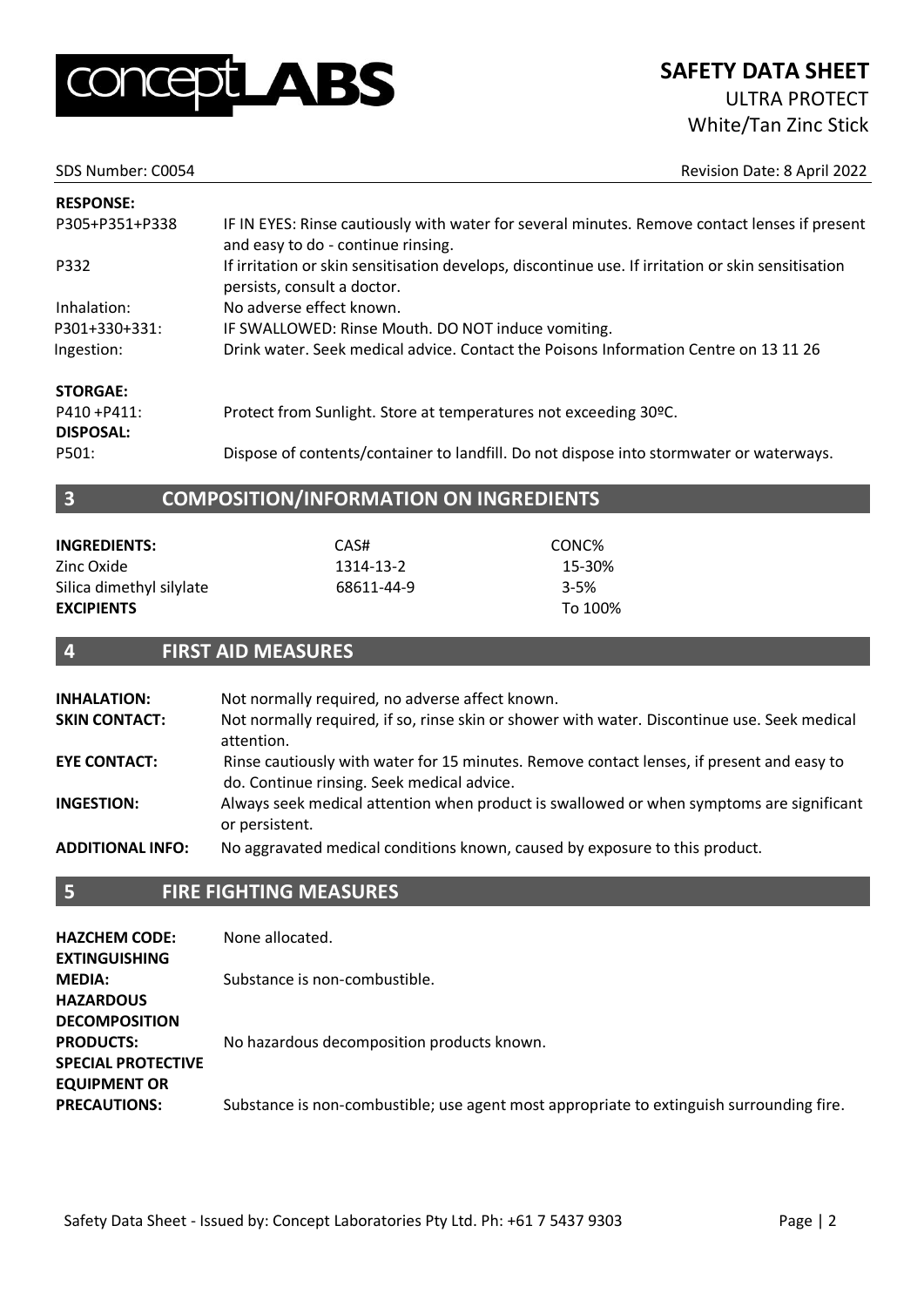# $\blacktriangle$ BS

# **SAFETY DATA SHEET** ULTRA PROTECT White/Tan Zinc Stick

SDS Number: C0054 Revision Date: 8 April 2022

| <b>ACCIDENTAL RELEASE MEASURES</b> |  |
|------------------------------------|--|
|                                    |  |

**EMERGENCY PROCEDURE:** No emergency procedures for package size. **ENVIRONMENTAL PRECAUTIONS:** No environmental risk at package size. Avoid release of bulk amounts to the environment. **SPILLS / CLEANUP:** This product is sold in small packages therefore the accidental release is not usually cause for concern.

Slippery when spilled. Collect and dispose of spilled material per local regulations. Wash away any remnants with warm water and detergent.

#### **7 HANDLING & STORAGE**

**HANDLING PRECAUTIONS:** No special requirements**. HANDLING &** 

**STORAGE:** Store in cool, dry, well-ventilated area. Store below 30◦C. Product is not defined as a dangerous good. Keep container closed when not in use. Do not store in direct sunlight. Handle with care and avoid spillage on the floor (slippage).

#### **8 EXPOSURE CONTROL/PERSONAL PROTECTION**

**EXPOSURE STANDARDS:** Not required. **ENGINEERING CONTROLS:** Not required.

## **9 PHYSICAL & CHEMICAL PROPERTIES**

| PHYSICAL STATE @20 <sup>°C</sup> | Thick cream | <b>SPEC. GRAVITY:</b> | N/A |
|----------------------------------|-------------|-----------------------|-----|
| APPEARANCE/COLOUR:               | White/Tan   | <b>VISCOSITY:</b>     | N/A |
| <b>WATER SOLUBILITY:</b>         | Not Soluble | pH:                   | N/A |
| <b>MELTING POINT:</b>            | N/A         | <b>FLASH POINT:</b>   | N/A |
| <b>REACTIVITY:</b>               | N/A         |                       |     |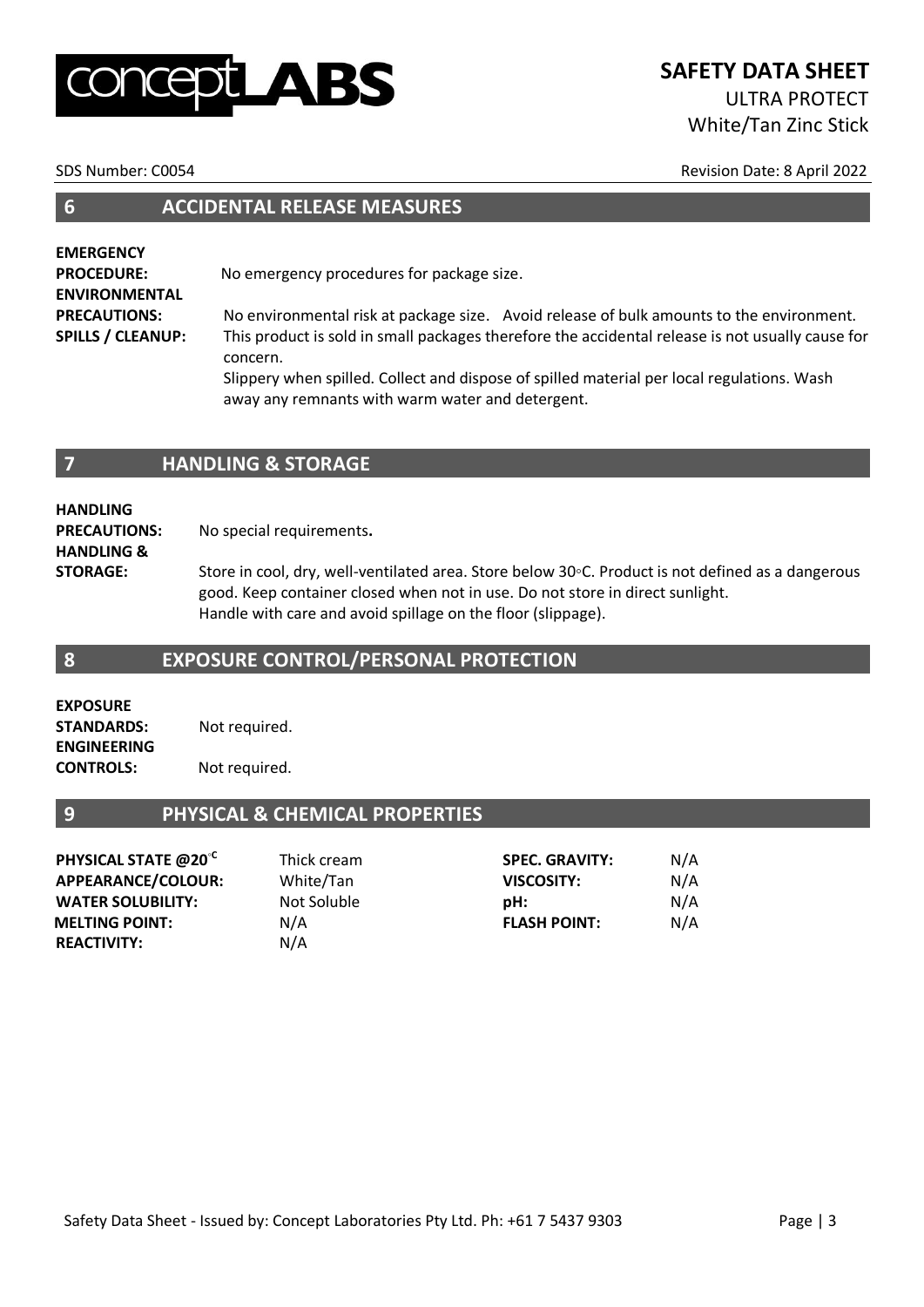# $\blacktriangle$ BS

### **SAFETY DATA SHEET** ULTRA PROTECT

White/Tan Zinc Stick

SDS Number: C0054 Revision Date: 8 April 2022

#### **10 STABILITY & REACTIVITY**

| <b>REACTIVITY:</b><br><b>CONDITIONS TO</b> | No information available.<br><b>CHEMCIAL STABILITY:</b> Product is stable under normal conditions of use. |
|--------------------------------------------|-----------------------------------------------------------------------------------------------------------|
| <b>AVOID:</b>                              | High temperatures (store below 30°C) and direct sunlight.<br>Protect against physical damage.             |
| <b>HAZARDOUS</b>                           |                                                                                                           |
| <b>DECOMPOSITION:</b>                      | None known.                                                                                               |
| <b>HAZARDOUS</b>                           |                                                                                                           |
| <b>REACTIONS:</b>                          | None known.                                                                                               |

#### **11 TOXICOLOGICAL INFORMATION**

#### **HEALTH EFFECTS**

**INHALATION:** None known. **INGESTION:** Considered an unlikely route of entry in commercial/industrial environments. **SKIN CONTACT:** May cause skin irritation. **EYE CONTACT:** Essentially non-irritating. **CHRONIC HEALTH EFFECTS:** No data available on long term effects of this product.

#### **12 ECOLOGICAL INFORMATION**

| Harmful to aquatic life with long-lasting effects. |
|----------------------------------------------------|
|                                                    |
| No information available.                          |
|                                                    |
| No information available.                          |
| No information available.                          |
|                                                    |

#### **13 DISPOSAL CONSIDERATIONS**

**DISPOSAL METHOD:** Refer to State/Territory Land Waste Management Authority. Dispose of material by a licensed waste contractor. Rinse empty containers thoroughly before recycling or disposing to an authorized landfill. Materials should be recovered for reuse if possible. Suitable for incineration by an approved agent.